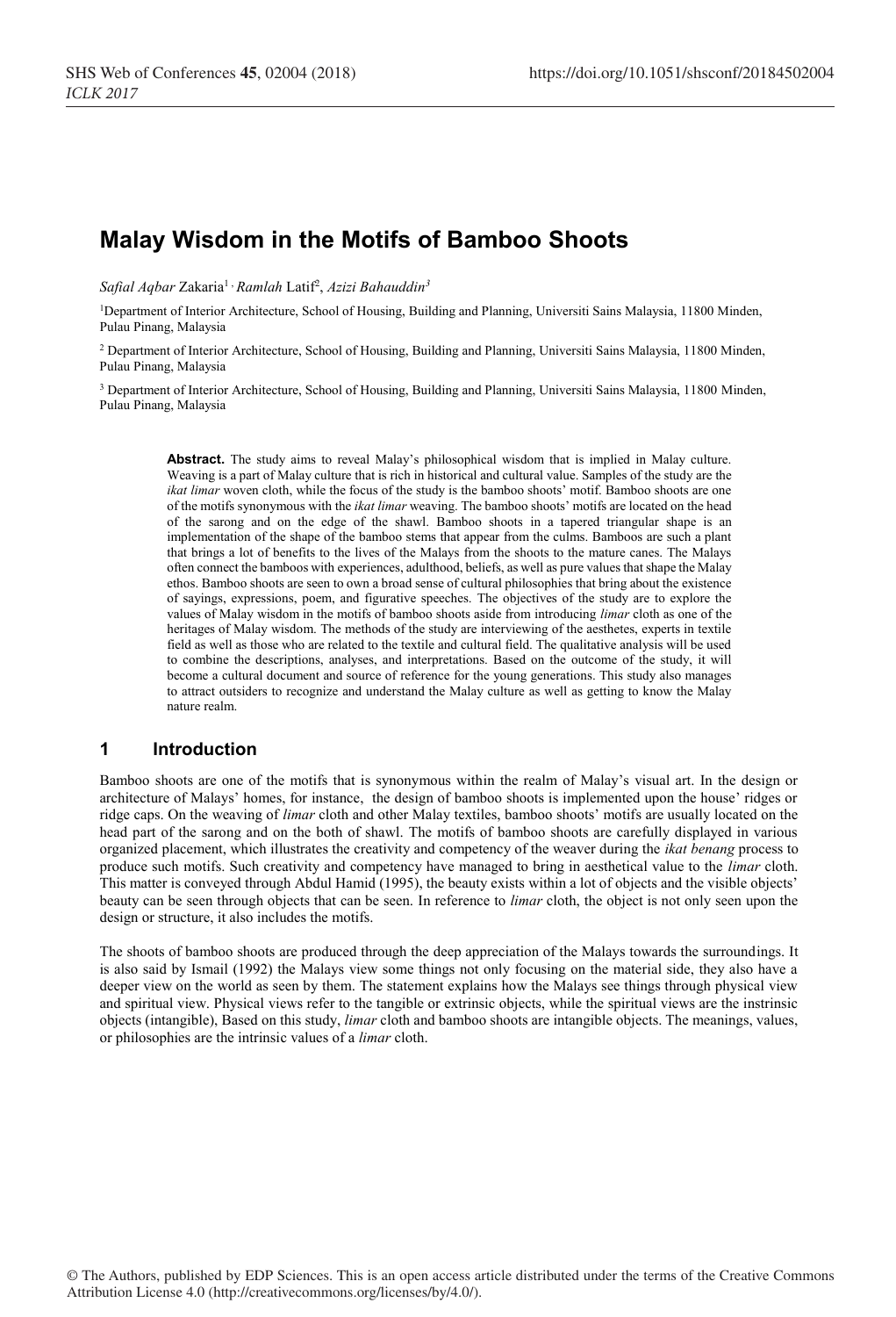The relationship of the Malays with nature is so close-knitted. This relationship is explained by how the Malays use natural resources in their daily lives. It demonstrates the existence of wisdom in interpreting the implied nature into work. The nature is a part of the Malays and how it is created is conveyed as a teacher. Through the nature and behaviour, the Malays have managed to produce figurative speeches, sayings, poetry, poems, idioms, and many more. All of this is of important platforms of the Malays in expressing their thoughts. As clarified by Deraman (2000), the Malays have long learned from the nature until such saying is born:

> *Baik-baik membelah buluh,* (Be careful when splitting bamboo) *Dalam buluh ada ulat* (There are grubs in bamboo) *Baik-baik mengkaji tubuh* (Be careful observing the body) *Dalam tubuh ada sifat* (The are characters in the body) *Baik-baik membuang ulat* (Be careful when removing the grubs) *Dalam ulat ada sengat* (There are stings in the grubs) *Baik-baik mengkaji sifat* (Be careful when studying characters) *Dalam sifat ada zat* (There are souls in characters)

The saying goes on how the wisdom of the Malays in selecting metaphors by using natural elements which illustrates how detailed they are in observing and grasping meanings. The saying is inclined towards the *tasawuf* teaching that touches on the spiritual and nature that are unbreakable or inseparable. The arrival of Islam in Malay world has given a new, better perspective to the Malay culture. Islam has shaped the perspectives of the Malays upon a better life by prioritizing knowledge as the core of life in this world and the Hereafter. The Malays are taught to see the world as a creation beneficial in life.

Wisdom of the Malays in "bamboo shoots" is a study to explore and interpret the wisdom of the Malays in relation to bamboo shoots motif. The motifs exist in the variety of objects created by the Malays own a broad sense of meaning and philosophy. Limar cloth is a material or visible object that can be seen and touched, which is fabricated by the Malays through ikat tenun technique.

### **1.1 Objectives of the Studies**

The objectives of this study are to discern the wisdom of the Malays in the bamboo shoots motif, and later to comprehend the Malay's values conveyed through the bamboo shoots motifs. Next is to introduce *limar* cloth as one of the heritage of Malay wisdom.

#### **1.2 Methods of the Study**

This study also refers to previous studies through literature sources as supporting research findings. Conducting interviews is one of the methods used by interviewing the intellects and individuals involved directly in the culture field and the field of *limar* cloth weaving. Literature study, interviews and observations were made to support the findings of the study. Library studies refer to previous studies including viewing the source of sayings, expressions, poem and figurative speeches which is the mind of the Malays. Interviews were conducted through open-ended methods. Attention was given to the question of Malay culture, Malay cosmology in the motifs of the limar cloth weaving as part of Malay culture.

An interview was made with Mohamed Najib Ahmad Dawa, an experienced and expansive figure in traditional art, symbols and symbolism in Malay culture, architecture and modern art. Interviews were also made with individuals in Malay woven fields. The two leaders who have been interviewed were Norwani Md. Nawawi, songket experts and weaving specialists. Besides that, an interviewed was made with Manang Wan Awang, the third generation in Malay weaving. These figures are very close to the Malay fine art and have answered the questions of the Malay philosophy in the bamboo shoots as the subjects studied. Interviews were also made with the weavers community to scrutinize the views as well as the weavers' understanding of the chosen motifs. An interview session was held at the National Visual Art Center, Universiti Teknologi Mara (UiTM) and in the village of weaving in Terengganu. Observation was carried out simultaneously to see the nature and nature of the references of bamboo shoots and the activities of the local community reflecting on the meaning and philosophy of the study. Qualitative analysis combines observation and interpretation to the findings of this study.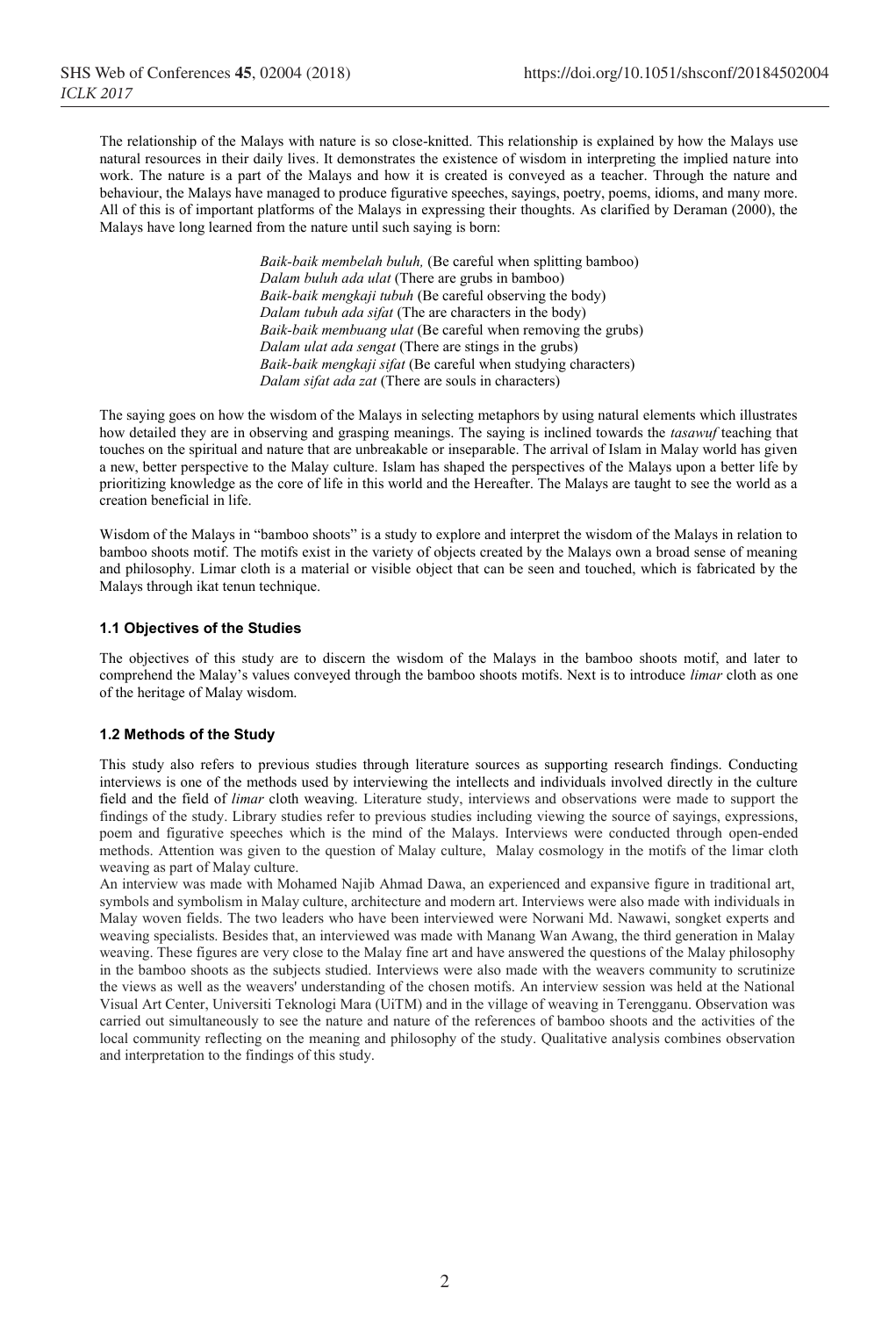#### **1.3 Definition of Keywords**

In reference with the Kamus Dewan, wisdom gives a sense of courtesy, wisdom, cleverness and caution, intelligence explaining that a tactful person is a sensible person, knowledgeable referring to the meaning of being wise and cautious.

The wisdom of the Malays based on the study is of the courtes of the Malays as well as the values of wisdom, cleverness, caution, that are reflected through the motifs of the bamboo shoot. Motifs according to Bujang and Hamidon (2004) can defined as objects that form the basis of the element in design. Based on this study, motifs are decorative elements in *limar* cloth. Motifs are a part of the pattern and every motif has a meaning of its own. It becomes a symbol that provide its own value. The Malay culture refer to the ways of thinking, the manners of action received as a value by the Malays and the society which are reflected in the motifs of the bamboo shoots.

*Limar* cloth is a type of fabric woven by *ikat benang* method, colour-dyed and woven. Yarns are tied with a rope that can strap or block the color absorption of the strapped yarns. People in the older days used straps of banana heart, taken from banana leaves or banana stems. The yarn knot and the dyed colour form motifs on the fabric after being woven.

Bamboo shoots are located on the head section of the sarong and on both of the shawls.



**Fig. 1**. Location of bamboo shoots on a sarong



**Fig. 2.** Location of bamboo shoots on a sarong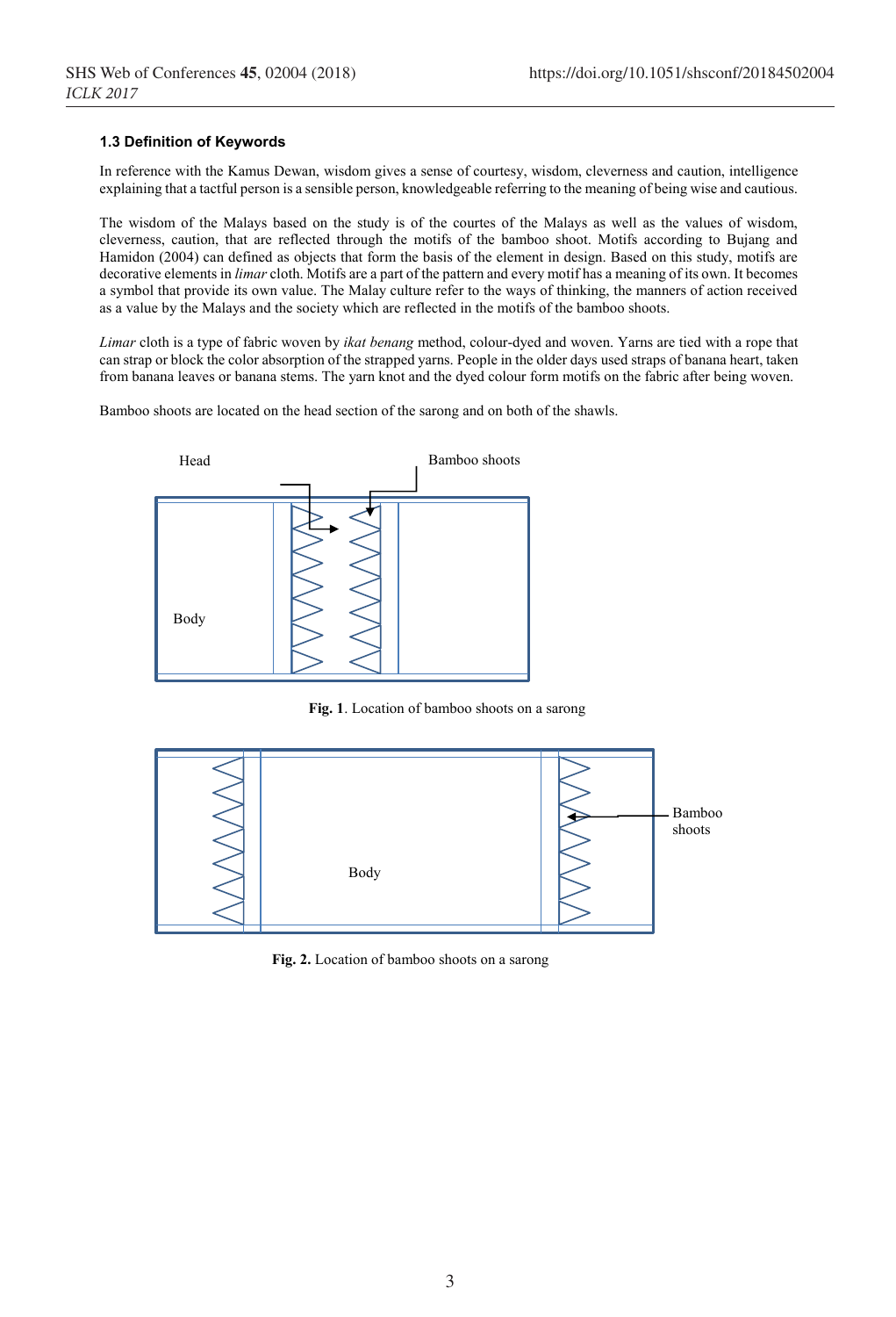

**Fig. 3.** Bamboo Shoots motifs Source: Terengganu State Muzeum

### **1.4 Types of Bamboo Shoots**

A lot of variations and styles of bamboo shoots on *limar* fabric;



**Fig. 4.** *Lawi itik* bamboo shoot with *bunga susut sembunyi* Source: Muzium Negeri Terengganu.



**Fig. 5.** *Kendung* Bamboo shoot Source: Terengganu State Muzeum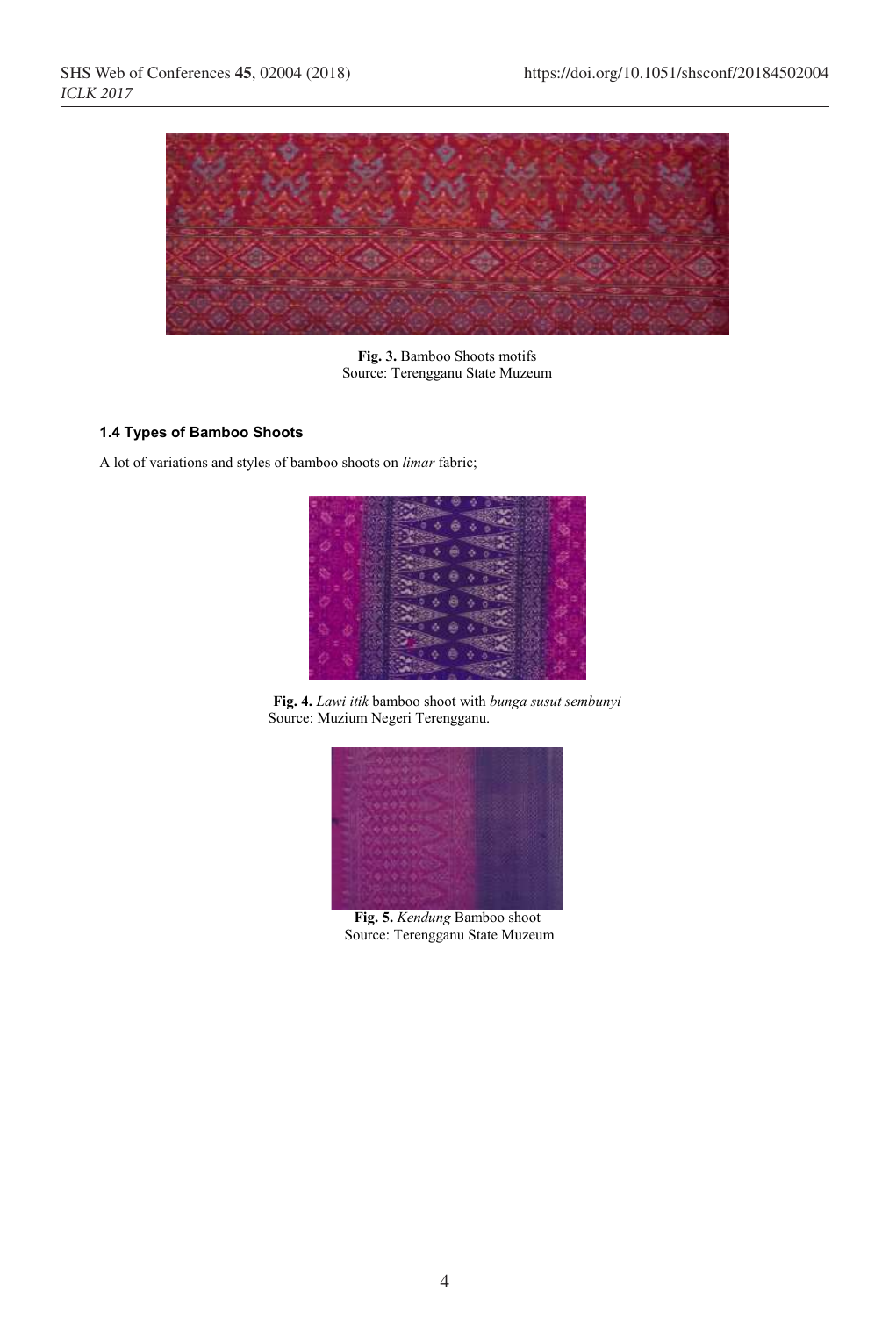|                  | <b>STYLES</b>                           | <b>CHARACTERISTICS</b>                                                                     | <b>SHAPES</b> |  |  |  |
|------------------|-----------------------------------------|--------------------------------------------------------------------------------------------|---------------|--|--|--|
| 1.               | Tunjuk<br>Langit<br><b>Bamboo Shoot</b> | The<br>apex/pinnacle of a bamboo<br>shoot. Tapered end looking upwards<br>(space) or empty |               |  |  |  |
| $\overline{2}$ . | Bamboo<br>Kendung<br>Shoot              | Different types of bamboo shoots in<br>alternating position                                |               |  |  |  |
| 3.               | Gigi Bota Bamboo<br>Shoot               | Bota is an ogre/giant. Bamboo shoot<br>placed alternatingly, side by side                  |               |  |  |  |
| 4 <sup>1</sup>   | Bamboo<br><b>Berjuang</b><br>Shoot      | Berjuang bamboo shoot refers to the<br>meeting of the apexes/ tips                         |               |  |  |  |
| 5.               | Siku<br>Keluang<br><b>Bamboo Shoot</b>  | Zig-zag shape within bamboo shoot                                                          |               |  |  |  |

| <b>Table 1.</b> Styles and characteristics of the variations in bamboo shoots. |  |                           |  |  |  |
|--------------------------------------------------------------------------------|--|---------------------------|--|--|--|
|                                                                                |  | Source: Md. Nawawi (2016) |  |  |  |

### **Table 2.** Types of bamboo shoots. Source: Md. Nawawi (2016)

| BIL | <b>TYPES OF BAMBOO</b><br><b>SHOOTS</b> |  |  |  |
|-----|-----------------------------------------|--|--|--|
|     | Lawi Ayam Bamboo<br>Shoot               |  |  |  |
|     | Lawi Itik Bamboo Shoot                  |  |  |  |
|     | Kayuhan Bamboo Shoot                    |  |  |  |

## **2 Discussion**

The Malays often examine the nature in order to produce expressions and life philosophies while implied meanings are reflected through the Malay culture. The culture is connected to the wisdom of the Malays, either tangible materials such as weave, engraving, design, architecture, or the intangible, poetry, poem, sayings, and many others. The world refers to the natures of the fauna and flora as well as the nature of cosmo created for humankind. The world acts as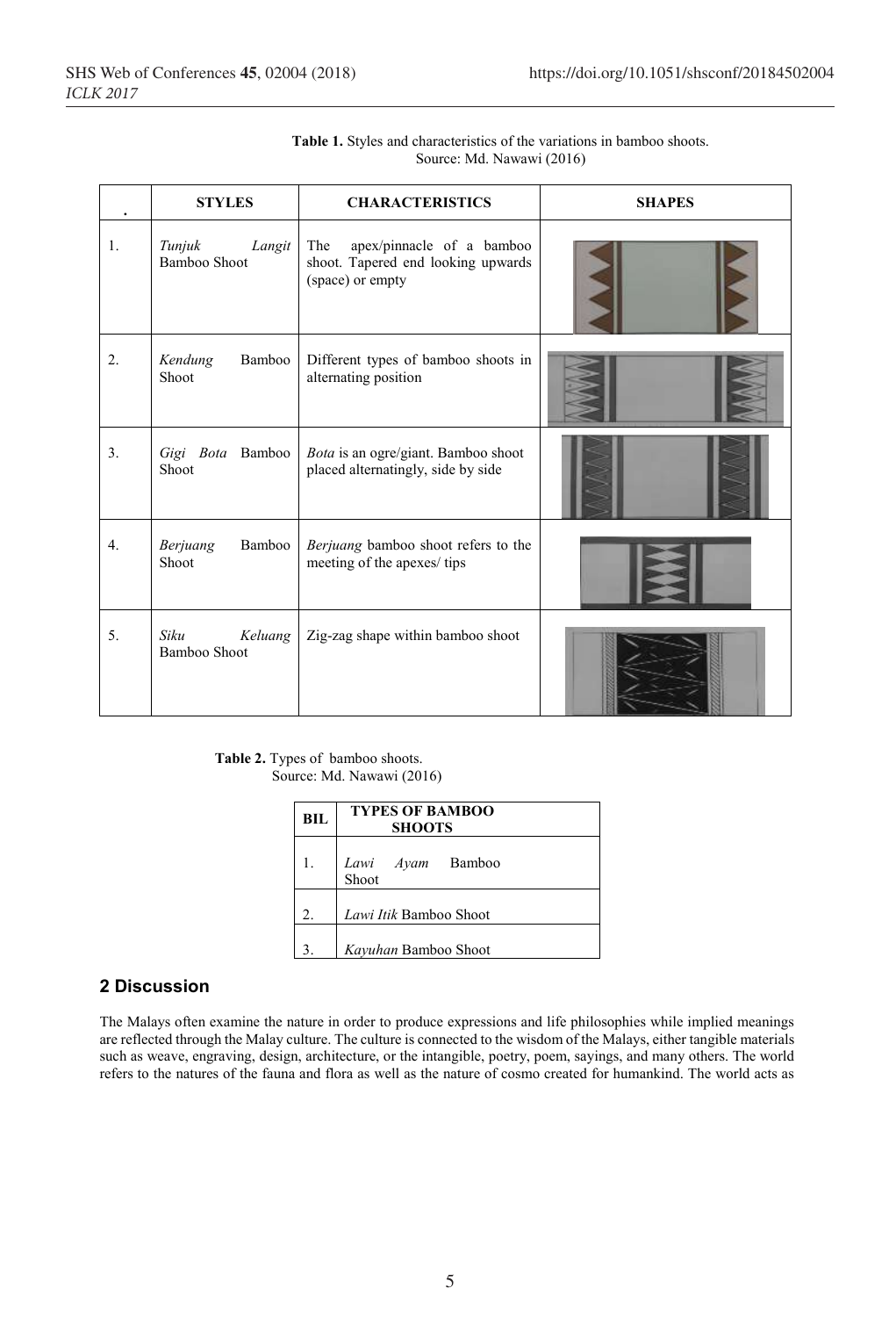the teacher or guide to the Malays which is quoted in the saying "*'the surrounding world as thy teacher*" that is explained by Muhammad Salleh (2006) the Malays think metaphorically by looking at themselves as the nature itself. Efendy (2004) discusses about the tact and wisdom that are among of the nature of the Malays;

> *Arif menyimak kabar burung*, (The wise will investigate) *bijak laku dalam bertindak,* (Wise when taking action)

Next,

*Yang arif menjemput tuah,* (The wise invites luck) *Yang bijak menjemput maruah,* (The clever invites honour)

The value of knowledge is highly regarded by the Malays. Tactful and wise people are fortunate and honourable. Tactful people is highly regarded in a society. This is due to the importances of the wisdom and knowledgeable people as references. That is why they are often elected as leaders in the society as such the saying goes:

> *Menjadi suluh dalam gelita*, (He who enlightens the dark) *Menjadi penawar penolak bias*, (Becomes the cure for venom) *Menjadi penenang dalam duka*, (Who stays calm in sorrow) *Menjadi penyejuk dalam derita*, (Who stays tranquil in agony) *Menjadi penyabar dalam duka*. (Who in woe, stays unwearying) (Efendy, 2004)

In reference with the bamboo shoots, wise people are defined from a lot of aspects based on experiences, observations, and interpretations of the Malays towards the behaviour and nature of the shoot as the foundation of the bamboo. Bamboos come from shoots. The shoots appear amongst the culms. The ability of the shoots to live and grow in the culms give a broad sense of meaning to the lives of the Malays. Bamboo shoots are linked to the perseverance and fighting spirit. Shoots are the soft stems that fight to stay alive amongst the mature canes in the culms. The upper-end tapered part symbolizes focus. This fits the explanation by Bahauddin (1999) which says motifs used are significant with the Malay culture and firmly states that the motifs are related to the concept of fertility, unity, and spirituality. On the other hand, bamboo shoots are related to the concept of nature, as explained the world is by layers. The cosmology of Malay-Hinduism for instance, perceive the cosmos to be consisted with levels and layers, which is the Trailokya (three worlds) concept: the upper realm, the middle realm, and the lower realm.

Zakaria (2015) further explains the layers of the realm refer to the nature of the human life. The world is divided into three symbolized by the bamboo shoot: Real world or universe (Alam Syahadah), Unseen World (Alam Mithal), Spiritual World (Alam Arwah) with the climax is the Divine Essence (Zat Allah). This depicts how wise is of the Malays in providing meaning and interpreting the symbol of bamboo shoots in relation to the greatness of God which become the creed's grasp of the Malays after reverting to Islam as the embraced and accepted religion. The world can be unravelled as follows:



Symbol of Bamboo Shoot Source: Zakaria (2015)

By referring to the layers above, Real World through the Malays' perspective is a visible world; skies, the earth as well as its substances rivers, hills, mountains inclusive of the Sun, the Moon, stars, oceans, plants and the world as a whole. Unseen World according to the Malays is a space that cannot be seen with naked eyes. Daud (2002) stated that the Malays divide Spiritual World into three, which are fairyland heaven, and hell. Meanwhile, Purgatory encompasses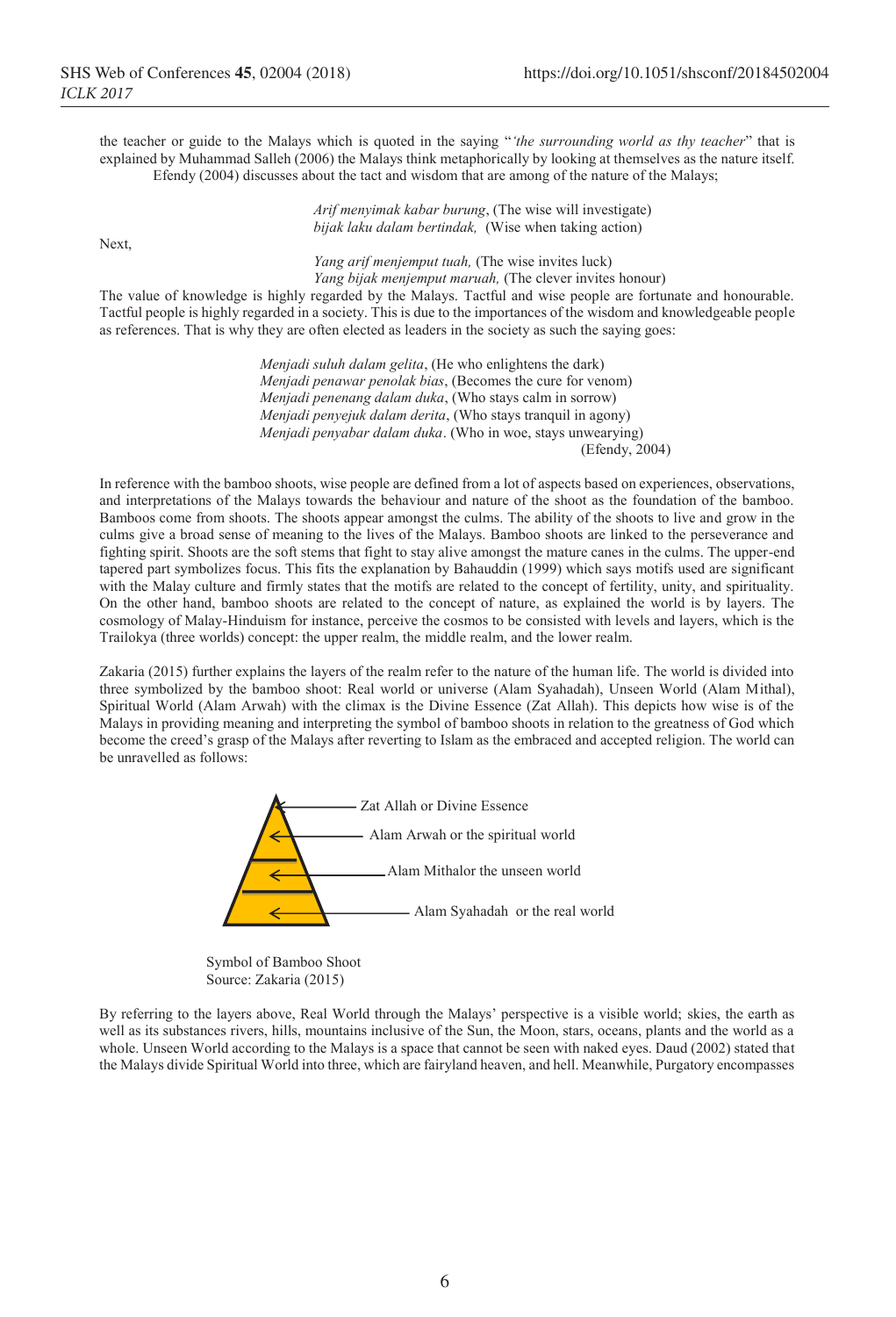the spiritual world. Hereafter world, and the world before being born into the Earth. Divine Essence, the highest elevation of the Creator, the Almighty, remains as stated in the Quran, surah Al-Rahman (55);

*"Segala yang dimukabumi akan binasa;yang kekal adalah zat Tuhanmu Yang mempunyai kebesaran dan kemuliaan."*

*Surah al\_Rahman (55), ayat 26-27.*

*"Everything in this world will perish, And there will remain the Face of your Lord, Owner of Majesty and Honour" Ar-Rahman (55), verse 26-27*

Islam teaches the Malays on how to stay humble, recognizing that as a impermanent human and servant in this world, death is inevitable and everything that we hold dearly and proudly will be left behind. Islam seeping into a Malay perfects the modesty culture of the Malay. This is explained by Ahmad Jamal (1992), the most obvious cultural aspects of Malays' are the sense of modesty, staying humble and not boasting around about his or her expertise or wealth. The sense of humility is the essence of a traditional Malay society.

A bamboo shoot in a triangular shape according to Bahauddin (1999) explains there are four elements orderly arranged inside our bodies or humanself.



*The contemporary Malaysian Arts: An Exploration of the songket motifs.* Source: Azizi Bahauddin (1999).

According to the views' of the Malays, the creation of the universe and humankind itself originated from four essentials or elements;earth, water, fire, and wind which inhibit the nature of cold, humid, hot, and dry. Seyyed Hosein Nasr (1993) states that the four elements and essentials develop ourself, which is known as microcosm.

On another words, bamboo shoots symbolize the process of personal development and self-development since young. Early childhood education plays an important role in shaping one's personal characteristics of becoming competent individuals to the society. According to Muhammed Najib Dawa via an interview, shoots personify a growing young child. Meanwhile, the bamboo symbolizes an adult. Adults are subjected as reference to the children. The Malays relate competent individuals whom are taught since young will be able to benefit the society as they grow older. For instance, the bamboos are made as walls, floors, roof bars, stairs as well as being used outside as fences, bridges, which often used by farmers and fishermen. At rivers, bamboos are designed as rafts, fish traps (*bubu*) or *tembilar* (similar to *bubu*), as well as being made into nesting box for the hens to lay and brood eggs. The importances of shoots maturing denote men who are beneficial and significant to the society like the saying goes: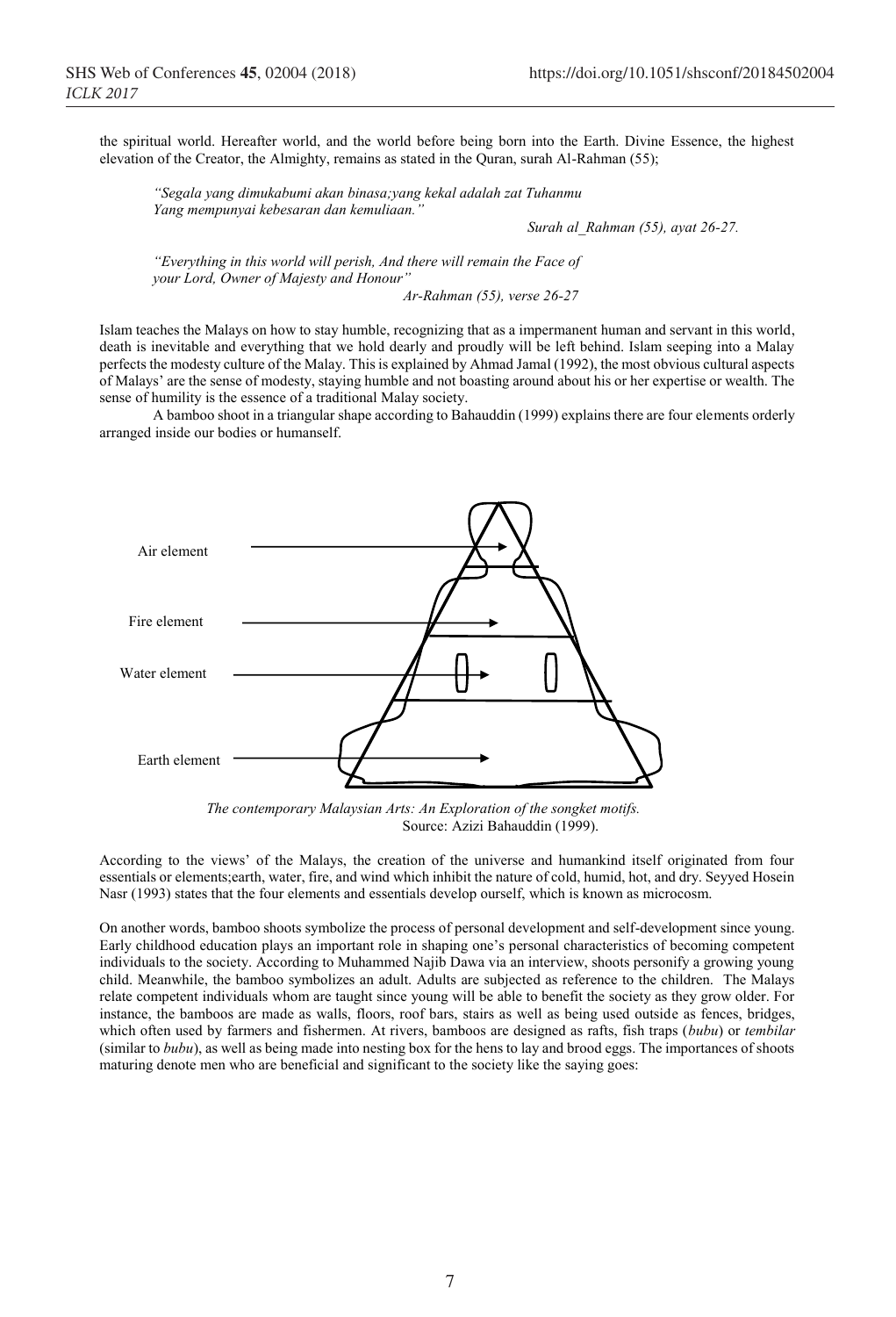*Karam di laut jadi pelampung, Panas di darat jadi penaung, Basah di hilir jadi penudung, Patah di hulu jadi penyambung.*

Foundered in the sea, stayed afloat, Blazed onshore, acted as a support, Drenched downstream, perched with a hood Broken upstream, befitted a bridge. (Seyyed Hosein Nasr, 1993)

The wise Malays in examining bamboo shoots in various aspects of Malays' lives by looking through the nature, actions, and characters of bamboo shoots. Bamboo sprouts are bamboo stems grown amongst the bamboo culms. Bamboos can be preserved and cooked as appetizing dishes. Bamboo sprouts are symbolized as children whom are growing into adulthood.

To bend a bamboo, while it is still a shoot, this saying explains that bamboos are easily bent while they are still shoots. This shows the metaphorical ways of thinking of the Malays in establishing the nature as their teacher. In the Malay architecture for instance, bamboo shoots' motifs are visible upon the shape of the roof ridge of their houses. The triangular shape of the ridge is the bamboo shoot's shape that is related to the highest authority in this layered world, which is of the essence of Allah, as stated by Zakaria (2015) in the philosophy of bamboo shoots. In the everyday life of the Malays, the highest place is the roof of a house. It is tantamount to the Head, which is honourable for the Malays hence why it is intolerable to toy with their heads.

The ridge of a Malay house is an honourable and elevated place. The highest place demonstrates the place of the powerful and exalted essence. It is where the brain is located, which is used to think and decide upon rational actions. The Malays honour the matters related to humans' heads. Head accessories such as *kopiah* (*kopeah*) and *songkok* are often placed at the highest location that cannot be trampled upon or walked over. These behaviours displayed above show the perspectives of the Malays in regards with the importances of honouring knowledge as they regard highly the heads and matters relating to it.

### **3 Conclusion**

The wisdom of the Malays in regards with bamboo shoots were reflected through personification, meanwhile, the struggle could be interpreted through the bamboo shoots' characters that emerged and became matured amongst the older canes. The strong philosophical belief of Malays in the essence of the Creator was explained through the nature hierarchy, starting from the real world to the essence of the Almighty at the highest elevation. This unfolded the humility of the Malays, which often realized that human life is fleeting, worldly gratifications will be left behind, the only that will remain is the Creator. The interpretations of values and philosophies in bamboo shoots' motifs had demonstrated the prudence of the Malays in scrutinizing and defining the world represented by bamboo shoots.

### **References**

- 1. Abdul Hamid, Hamidah. (1995). *Pengantar Estetik.* Kuala Lumpur: Dewan Bahasa dan Pustaka. p, 5.
- 2. Ahmad Jamal, Syed. (1992). *Rupa dan Jiwa*. Kuala Lumpur: Dewan Bahasa dan Pustaka. p, 2.
- 3. Bahauddin, Azizi. (1999). *The contemporary Malaysian Arts: An Exploration of the*
- *songket motifs.* Tesis Doktor Falsafah ( Ph.D), Sheffield Hallam University. 4. Borhan, Zainal Abidin. (2006). *Pantun Dalam Ungkapan Serta Pandangan Sementara Melayu dalam*
- *Pandangan Semester Melayu.* Kuala Lumpur: Dewan Bahasa Dan Pustaka. p, 247.
- 5. Bujang, Rahimah & Hamidon, Nor Azlin. ( 2004). *Kesenian Melayu.* Kuala Lumpur: Universiti Malaya. p, 96.
- 6. Daud, Harun. (2002). *Pemikiran Melayu tentang Alam dan Hakikat Diri* in Syed Muhammad Dawilah al-Edrus, *Pemikiran Melayu tentang Alam dan Hakikat Diri. Kumpulan Kertas Kerja Kolokium Bahasa dan Pemikiran Melayu /Indonesia II.* Kuala Lumpur: Dewan Bahasa dan Pustaka. p, 115-137.
- 7. Deraman, Aziz. (2000). *Tamadun Melayu dan Pembinaan Bangsa Malaysia.* Kuala Lumpur: Dewan Bahasa dan Pustaka. p, 30.